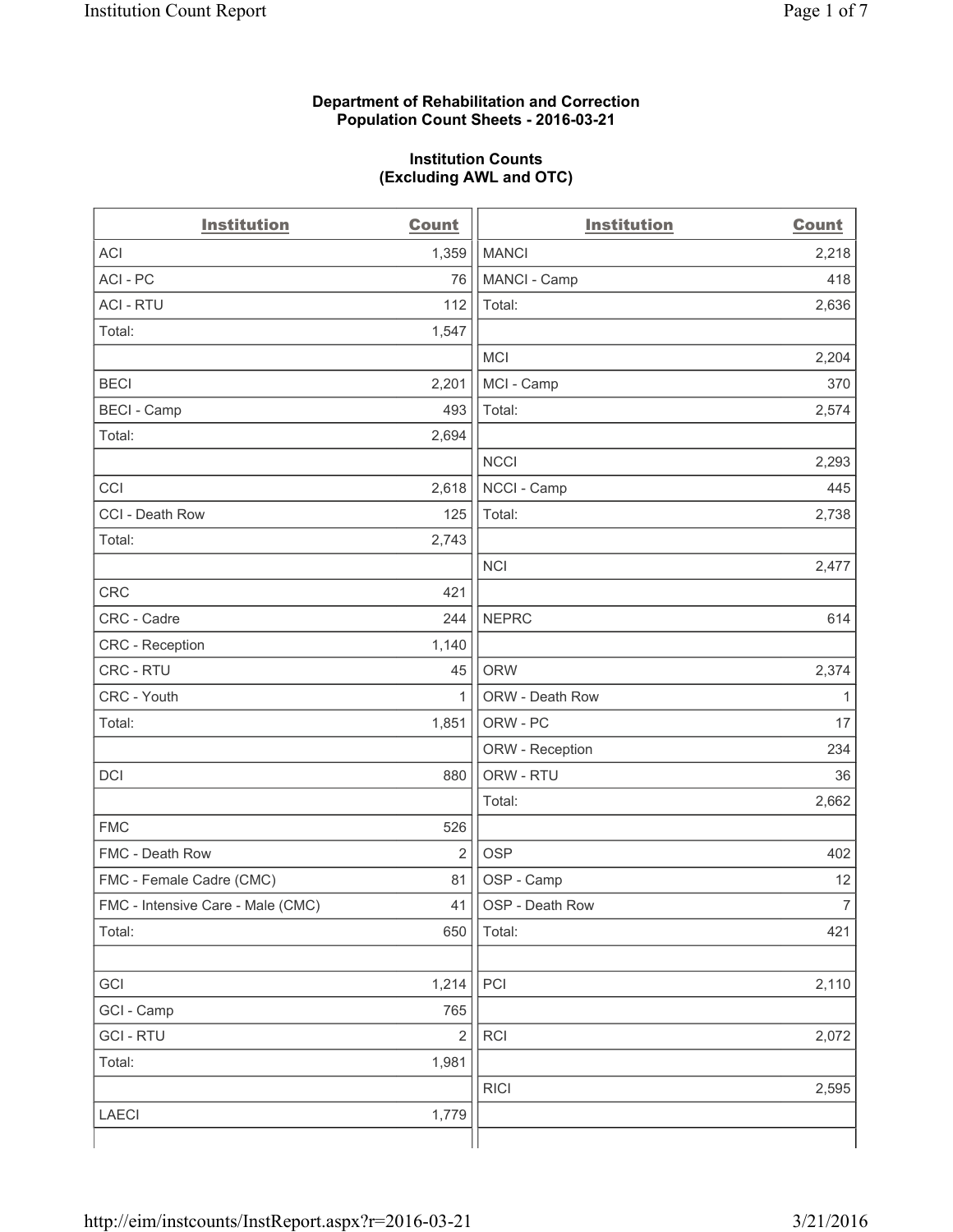|                          |       | SCI            |                          | 2,070  |
|--------------------------|-------|----------------|--------------------------|--------|
| LECI                     | 2,274 |                |                          |        |
| LECI - Camp              | 192   | SOCF           |                          | 1,159  |
| Total:                   | 2,466 | SOCF - RTU     |                          | 61     |
|                          |       | Total:         |                          | 1,220  |
| LOCI                     | 2,302 |                |                          |        |
|                          |       | <b>TCI</b>     |                          | 1,088  |
| LORCI                    | 200   | TCI - Camp     |                          | 440    |
| LORCI - Cadre            | 160   | Total:         |                          | 1,528  |
| <b>LORCI - Reception</b> | 1,129 |                |                          |        |
| Total:                   | 1,489 | <b>TOCI</b>    |                          | 947    |
|                          |       | TOCI - PC      |                          | 113    |
| <b>MACI</b>              | 875   | Total:         |                          | 1,060  |
| MACI - Minimum           | 1,306 |                |                          |        |
| Total:                   | 2,181 | <b>WCI</b>     |                          | 1,290  |
|                          |       | <b>WCI-RTU</b> |                          | 90     |
|                          |       | Total:         |                          | 1,380  |
|                          |       |                | <b>Total Population:</b> | 50,720 |

\* The Total Population includes 30 Offenders with Reason Codes 30 & 31. \*\* The Total Population includes 34 Offenders with Reason Code 0A.

| (Include AWL and Exclude OTC) |                   |             |            |               |              |  |
|-------------------------------|-------------------|-------------|------------|---------------|--------------|--|
| <b>Security Level</b>         |                   | <b>Body</b> | <b>AWL</b> | <u>(-OTC)</u> | <b>Total</b> |  |
| Total Level 5                 |                   | 101         | 5          | 5             | 101          |  |
| <b>Total Level 4</b>          |                   | 1.719       | 18         | 13            | 1,724        |  |
| Total Level 3                 |                   | 11,824      | 152        | 119           | 11,857       |  |
| Total Level 2                 |                   | 17,153      | 247        | 179           | 17,221       |  |
| Total Level 1                 |                   | 15,454      | 183        | 111           | 15,526       |  |
| <b>Total Death Row</b>        |                   | 136         | 2          | 2             | 136          |  |
|                               | <b>Total Male</b> | 46,387      | 607        | 429           | 46,565       |  |

# **Male Population by Security Level**

## **Female Population by Institution (Include AWL and Exclude OTC)**

| <b>Institution</b>       | <b>Body</b> | <b>AWL</b> | $(-OTC)$ | <b>Total</b> |
|--------------------------|-------------|------------|----------|--------------|
| <b>DCI</b>               | 880         | 11         | 6        | 885          |
| <b>FMC</b>               | 26          |            |          | 27           |
| FMC - Female Cadre (CMC) | 81          |            | 0        | 81           |
| <b>NEPRC</b>             | 614         | 14         |          | 621          |
| <b>ORW</b>               | 2,374       | 54         | 28       | 2,400        |
|                          |             |            |          |              |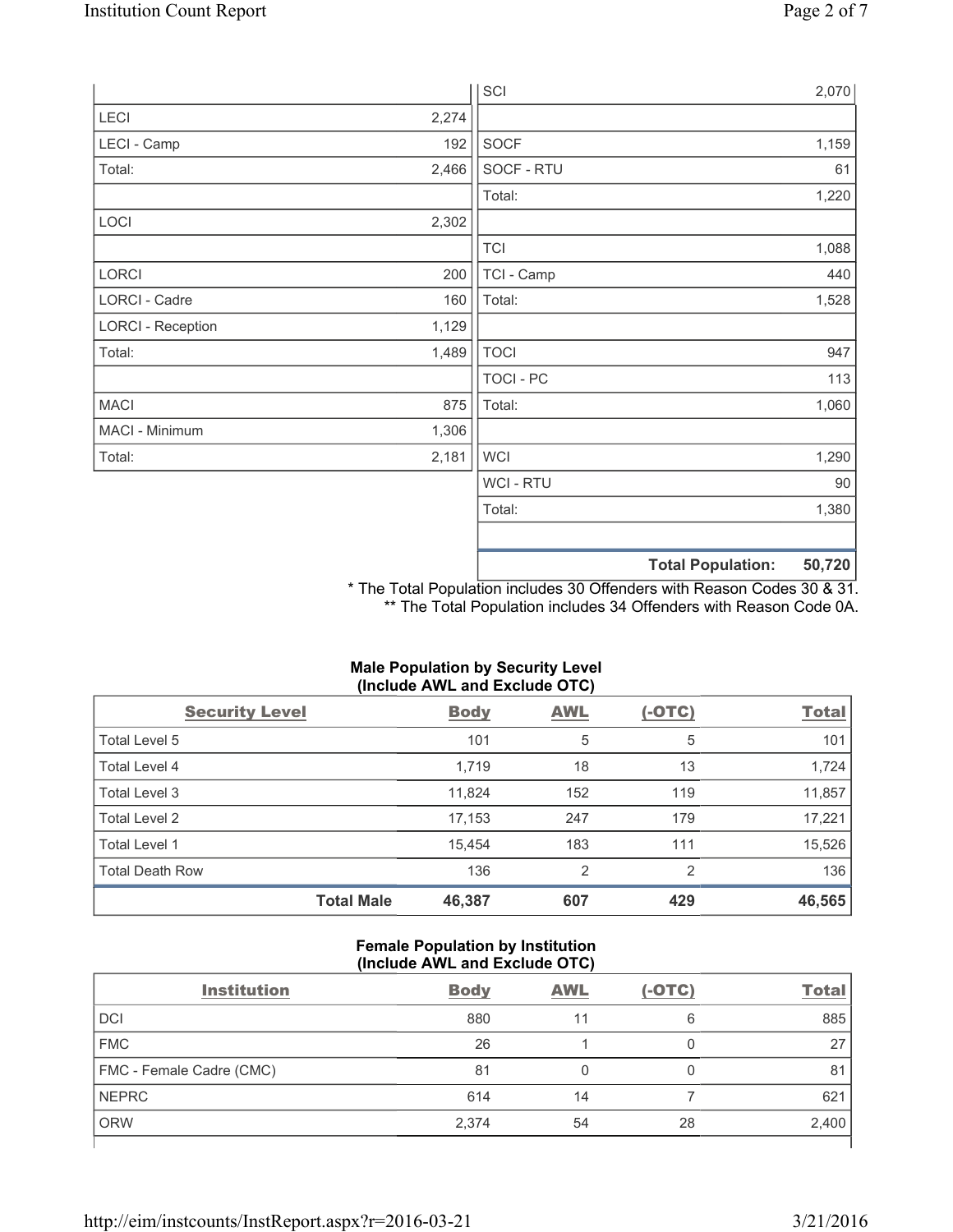| <b>ORW</b> - Death Row |                          |        | 0   |     |        |
|------------------------|--------------------------|--------|-----|-----|--------|
| ORW - PC               |                          | 17     | 0   |     |        |
| ORW - Reception        |                          | 234    |     |     | 235    |
| ORW - RTU              |                          | 36     |     |     | 36     |
|                        | <b>Total Female</b>      | 4,263  | 81  | 41  | 4,303  |
|                        | <b>Total Population:</b> | 50,650 | 688 | 470 | 50,868 |

#### **Male Population by Institution: Security Level 5 (Include AWL and Exclude OTC)**

|            | <b>Institution</b>   | <b>Body</b> | <b>AWL</b> | $(-OTC)$ | <b>Total</b> |
|------------|----------------------|-------------|------------|----------|--------------|
| <b>OSP</b> |                      | 100         |            |          | 100          |
| SOCF - RTU |                      |             |            |          |              |
|            | <b>Total Level 5</b> | 101         |            |          | 101          |

## **Male Population by Institution: Security Level 4 (Include AWL and Exclude OTC)**

| <b>Institution</b>       |                      | <b>Body</b>    | <b>AWL</b>          | $(-OTC)$            | <b>Total</b>              |
|--------------------------|----------------------|----------------|---------------------|---------------------|---------------------------|
| <b>CRC</b>               |                      | 12             | $\mathsf{O}\xspace$ | 0                   | 12                        |
| CRC - Reception          |                      | 1              | $\mathsf{O}\xspace$ | $\mathsf{O}\xspace$ | 1                         |
| CRC - RTU                |                      | $\mathsf 0$    | 1                   | $\mathsf{O}\xspace$ | 1                         |
| LORCI                    |                      | $\sqrt{5}$     | $\mathbf 0$         | $\mathsf 0$         | $\sqrt{5}$                |
| <b>LORCI - Reception</b> |                      | 5              | $\mathbf 0$         | 0                   | $\sqrt{5}$                |
| <b>MANCI</b>             |                      | $\overline{2}$ | $\mathsf{O}\xspace$ | 0                   | $\sqrt{2}$                |
| <b>NCI</b>               |                      |                | $\mathbf 0$         | 0                   | 1                         |
| <b>OSP</b>               |                      | 296            | 1                   | 1                   | 296                       |
| <b>RCI</b>               |                      | 3              | $\mathsf{O}\xspace$ | $\boldsymbol{0}$    | $\ensuremath{\mathsf{3}}$ |
| SCI                      |                      | $\mathbf 0$    | 1                   | $\mathbf 0$         | 1                         |
| <b>SOCF</b>              |                      | 1,151          | 13                  | 11                  | 1,153                     |
| SOCF - RTU               |                      | 57             | $\mathbf 0$         | $\boldsymbol{0}$    | 57                        |
| <b>TCI</b>               |                      | 1              | $\mathbf 0$         | 0                   | $\mathbf{1}$              |
| <b>TOCI</b>              |                      | 162            | $\overline{2}$      | 1                   | 163                       |
| <b>TOCI - PC</b>         |                      | 16             | $\mathbf 0$         | $\mathbf 0$         | 16                        |
| <b>WCI</b>               |                      | $\overline{4}$ | $\mathsf{O}\xspace$ | $\mathsf{O}\xspace$ | $\overline{4}$            |
| <b>WCI-RTU</b>           |                      | 3              | 0                   | $\mathbf 0$         | 3                         |
|                          | <b>Total Level 4</b> | 1,719          | 18                  | 13                  | 1,724                     |

## **Male Population by Institution: Security Level 3 (Include AWL and Exclude OTC)**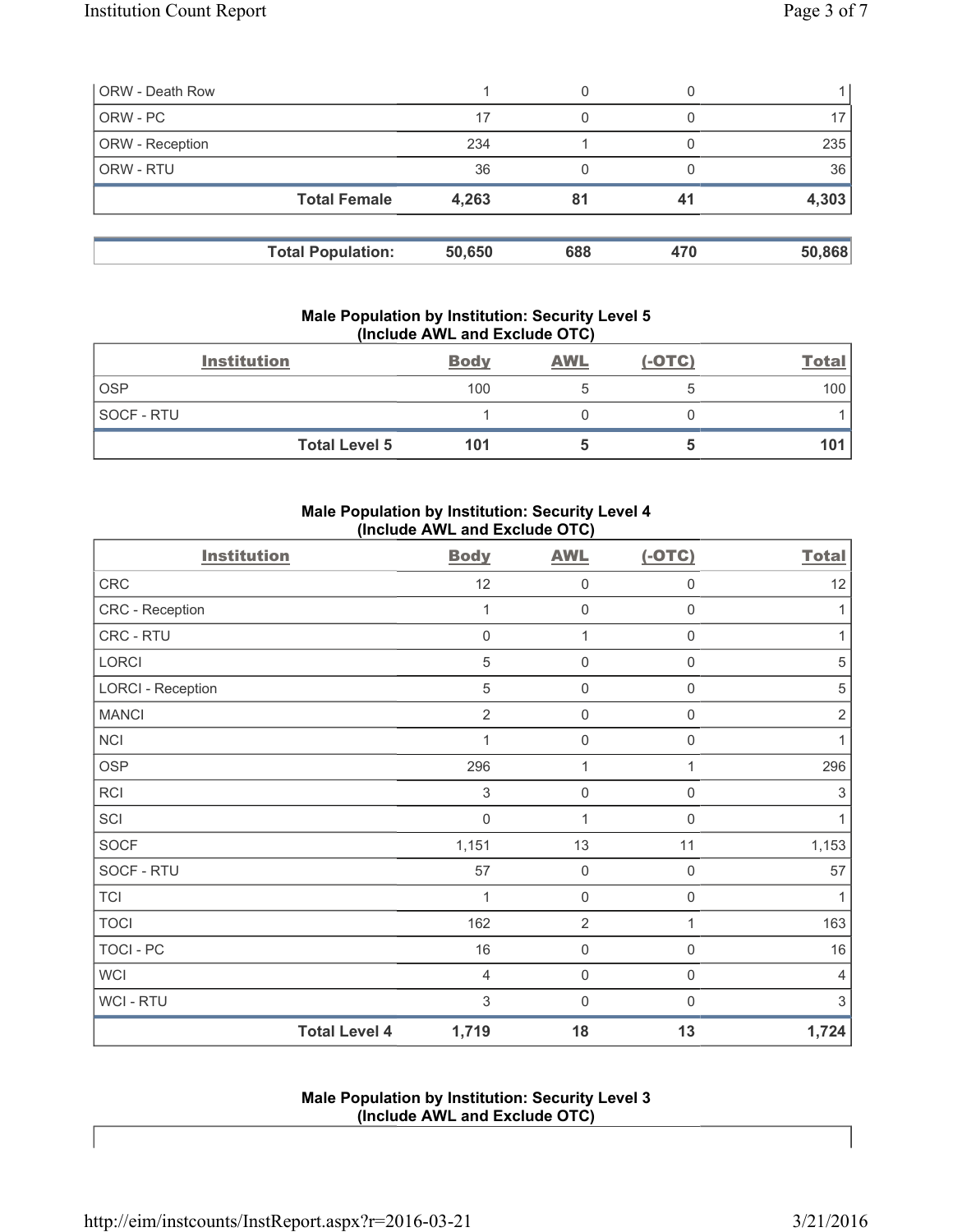| <b>Institution</b>                | <b>Body</b>    | <b>AWL</b>          | $(-OTC)$            | <b>Total</b>             |
|-----------------------------------|----------------|---------------------|---------------------|--------------------------|
| <b>ACI</b>                        | 23             | 1                   | $\mathsf{O}\xspace$ | 24                       |
| <b>BECI</b>                       | $\overline{2}$ | $\mathsf{O}\xspace$ | $\mathsf{O}\xspace$ | $\overline{2}$           |
| CCI                               | 12             | $\mathbf{1}$        | $\mathbf{1}$        | 12                       |
| CRC                               | 103            | $\,8\,$             | $\,6$               | 105                      |
| CRC - Cadre                       | 226            | $\mathsf{O}\xspace$ | $\mathsf{O}\xspace$ | 226                      |
| CRC - Reception                   | 922            | 19                  | 15                  | 926                      |
| CRC - RTU                         | 37             | $\mathbf 0$         | $\mathbf 0$         | 37                       |
| CRC - Youth                       | $\mathbf{1}$   | $\mathsf{O}\xspace$ | $\mathsf{O}\xspace$ | $\mathbf{1}$             |
| <b>FMC</b>                        | 5              | $\mathbf{1}$        | $\mathsf{O}\xspace$ | 6                        |
| FMC - Intensive Care - Male (CMC) | $\overline{4}$ | $\mathbf 0$         | $\mathsf{O}\xspace$ | $\overline{4}$           |
| GCI                               | $\mathbf{1}$   | $\mathsf{O}\xspace$ | $\mathsf{O}\xspace$ | $\mathbf{1}$             |
| LECI                              | 2,248          | 19                  | 13                  | 2,254                    |
| LOCI                              | 9              | $\mathbf 0$         | $\mathsf{O}\xspace$ | $\boldsymbol{9}$         |
| LORCI                             | 61             | 23                  | 20                  | 64                       |
| LORCI - Cadre                     | 119            | $\mathbf 0$         | $\mathsf{O}\xspace$ | 119                      |
| <b>LORCI - Reception</b>          | 678            | $\mathsf{O}\xspace$ | $\mathsf{O}\xspace$ | 678                      |
| <b>MACI</b>                       | 1              | $\mathsf{O}\xspace$ | $\mathbf 0$         | 1                        |
| <b>MANCI</b>                      | 2,188          | 31                  | 24                  | 2,195                    |
| <b>NCCI</b>                       | 10             | $\overline{2}$      | $\sqrt{2}$          | $10$                     |
| <b>NCI</b>                        | 5              | $\mathbf 0$         | $\mathsf{O}\xspace$ | 5                        |
| PCI                               | 40             | $\mathsf{O}\xspace$ | $\mathsf{O}\xspace$ | 40                       |
| RCI                               | 1,884          | 17                  | 15                  | 1,886                    |
| <b>RICI</b>                       | $\overline{2}$ | $\mathbf 0$         | $\mathsf{O}\xspace$ | $\sqrt{2}$               |
| SCI                               | $\overline{4}$ | $\mathsf{O}\xspace$ | $\mathsf{O}\xspace$ | 4                        |
| <b>SOCF</b>                       | $\overline{7}$ | $\sqrt{2}$          | $\sqrt{2}$          | $\overline{\mathcal{I}}$ |
| SOCF - RTU                        | 3              | $\mathsf{O}\xspace$ | $\mathsf{O}\xspace$ | 3                        |
| <b>TCI</b>                        | 1,037          | 14                  | $\,8\,$             | 1,043                    |
| TCI - Camp                        | $\mathbf{1}$   | $\mathsf{O}\xspace$ | $\mathsf{O}\xspace$ | $\mathbf{1}$             |
| <b>TOCI</b>                       | 748            | $\sqrt{2}$          | $\overline{2}$      | 748                      |
| <b>TOCI - PC</b>                  | 97             | $\mathsf 0$         | $\mathsf{O}\xspace$ | 97                       |
| <b>WCI</b>                        | 1,263          | 12                  | 11                  | 1,264                    |
| <b>WCI - RTU</b>                  | 83             | $\mathsf{O}\xspace$ | $\mathsf{O}\xspace$ | 83                       |
| <b>Total Level 3</b>              | 11,824         | 152                 | 119                 | 11,857                   |

## **Male Population by Institution: Security Level 2 (Include AWL and Exclude OTC)**

| <b>Body</b> | <b>AWL</b> | $(-OTC)$ | <u>Total</u> |
|-------------|------------|----------|--------------|
| 650         | 10         | ື        | 655          |
| 75          |            |          | 75           |
|             |            |          |              |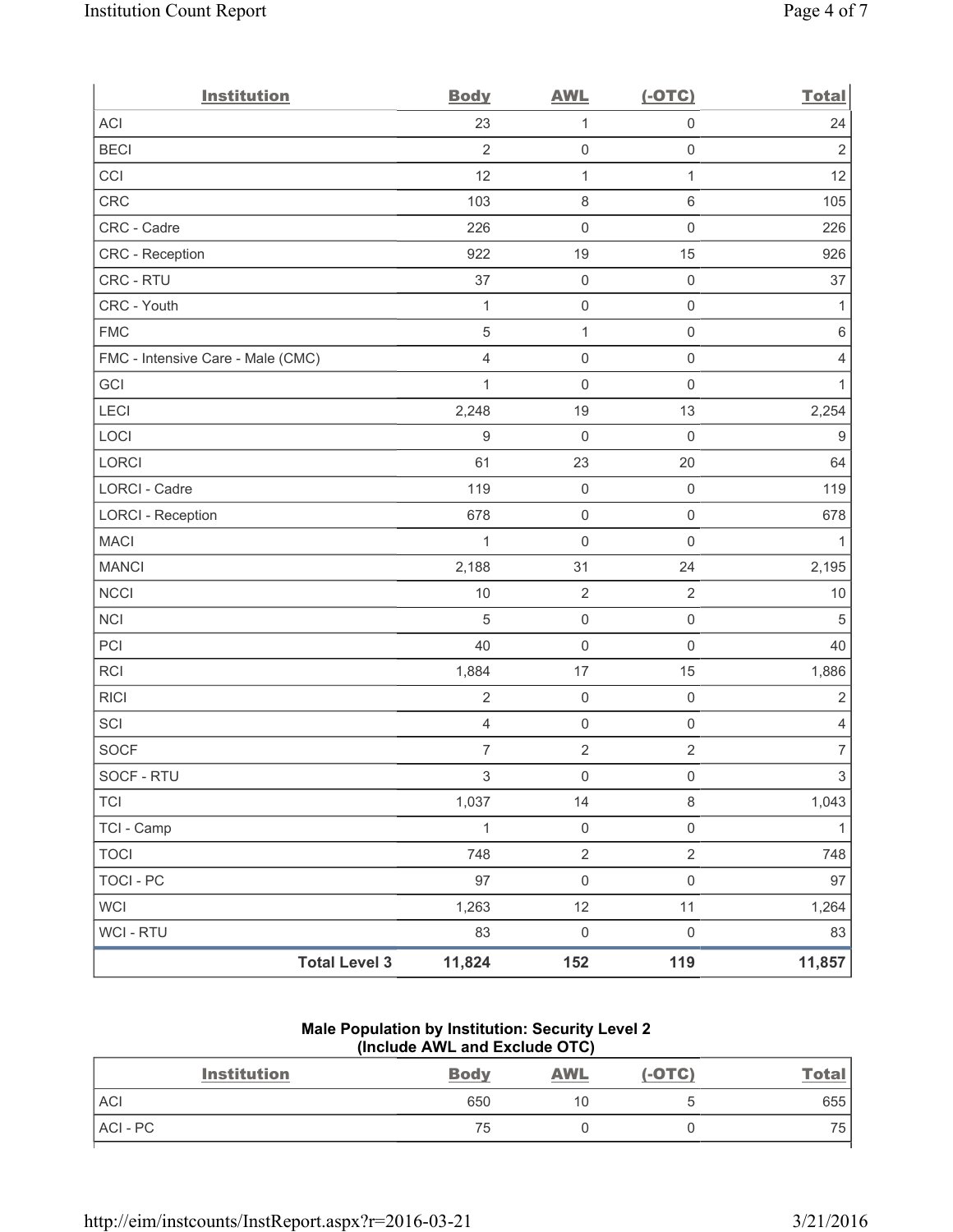| <b>Total Level 2</b>              | 17,153                    | 247                       | 179                     | 17,221                    |
|-----------------------------------|---------------------------|---------------------------|-------------------------|---------------------------|
| WCI - RTU                         | $\ensuremath{\mathsf{3}}$ | $\mathsf 0$               | $\mathsf{O}\xspace$     | $\ensuremath{\mathsf{3}}$ |
| <b>WCI</b>                        | 22                        | $\mathsf 0$               | $\mathsf 0$             | 22                        |
| <b>TOCI</b>                       | $\,6\,$                   | $\mathsf 0$               | $\mathsf{O}\xspace$     | $\,6$                     |
| <b>TCI</b>                        | $\sqrt{2}$                | $\mathsf{O}\xspace$       | $\mathsf{O}\xspace$     | $\sqrt{2}$                |
| SCI                               | 934                       | 12                        | 11                      | 935                       |
| <b>RICI</b>                       | 1,561                     | 29                        | 21                      | 1,569                     |
| <b>RCI</b>                        | 185                       | $\mathbf{1}$              | $\mathsf 0$             | 186                       |
| PCI                               | 740                       | 16                        | $\overline{7}$          | 749                       |
| <b>NCI</b>                        | 1,640                     | 23                        | 19                      | 1,644                     |
| NCCI - Camp                       | 15                        | $\mathbf 0$               | $\mathsf{O}\xspace$     | 15                        |
| <b>NCCI</b>                       | 1,490                     | 10                        | 8                       | 1,492                     |
| MCI - Camp                        | $\mathbf{1}$              | $\mathbf 0$               | $\mathbf 0$             | 1                         |
| <b>MCI</b>                        | 1,655                     | 31                        | 22                      | 1,664                     |
| <b>MANCI</b>                      | 14                        | $\mathbf{1}$              | 1                       | 14                        |
| <b>MACI</b>                       | 874                       | $\,8\,$                   | $\overline{\mathbf{4}}$ | 878                       |
| <b>LORCI - Reception</b>          | 323                       | $\ensuremath{\mathsf{3}}$ | $\mathbf{1}$            | 325                       |
| LORCI - Cadre                     | 40                        | $\mathsf{O}\xspace$       | $\mathsf 0$             | 40                        |
| LORCI                             | 93                        | 23                        | 22                      | 94                        |
| LOCI                              | 1,236                     | 10                        | $6\,$                   | 1,240                     |
| LECI                              | 22                        | $\mathbf 0$               | $\mathsf 0$             | 22                        |
| <b>LAECI</b>                      | 1,118                     | 19                        | 18                      | 1,119                     |
| <b>GCI - RTU</b>                  | $\mathbf{1}$              | $\mathsf{O}\xspace$       | $\mathsf{O}\xspace$     | $\mathbf{1}$              |
| GCI - Camp                        | $\mathbf 1$               | $\mathsf{O}\xspace$       | $\mathsf 0$             | 1                         |
| GCI                               | 762                       | $\,6\,$                   | $\overline{4}$          | 764                       |
| FMC - Intensive Care - Male (CMC) | 13                        | $\mathbf 0$               | $\mathsf{O}\xspace$     | 13                        |
| <b>FMC</b>                        | $\boldsymbol{9}$          | $\mathsf{O}\xspace$       | $\mathsf 0$             | $\hbox{9}$                |
| CRC - RTU                         | $\sqrt{5}$                | $\mathsf{O}\xspace$       | $\mathsf 0$             | $\sqrt{5}$                |
| CRC - Reception                   | 155                       | $\boldsymbol{9}$          | $\mathsf g$             | 155                       |
| CRC - Cadre                       | 18                        | $\mathsf{O}\xspace$       | $\mathsf{O}\xspace$     | 18                        |
| <b>CRC</b>                        | 171                       | $\mathbf 1$               | 1                       | 171                       |
| CCI                               | 1,803                     | 17                        | 10                      | 1,810                     |
| <b>BECI</b>                       | 1,444                     | 17                        | 10                      | 1,451                     |
| <b>ACI - RTU</b>                  | 72                        | 1                         | $\mathsf{O}\xspace$     | 73                        |

#### **Male Population by Institution: Security Level 1 (Include AWL and Exclude OTC)**

| <b>Institution</b> | <b>Body</b> | <b>AWL</b> | $(-OTC)$ | <u>Total</u> |
|--------------------|-------------|------------|----------|--------------|
| <b>ACI</b>         | 686         |            |          | 690          |
| ACI-PC             |             |            |          |              |
|                    |             |            |          |              |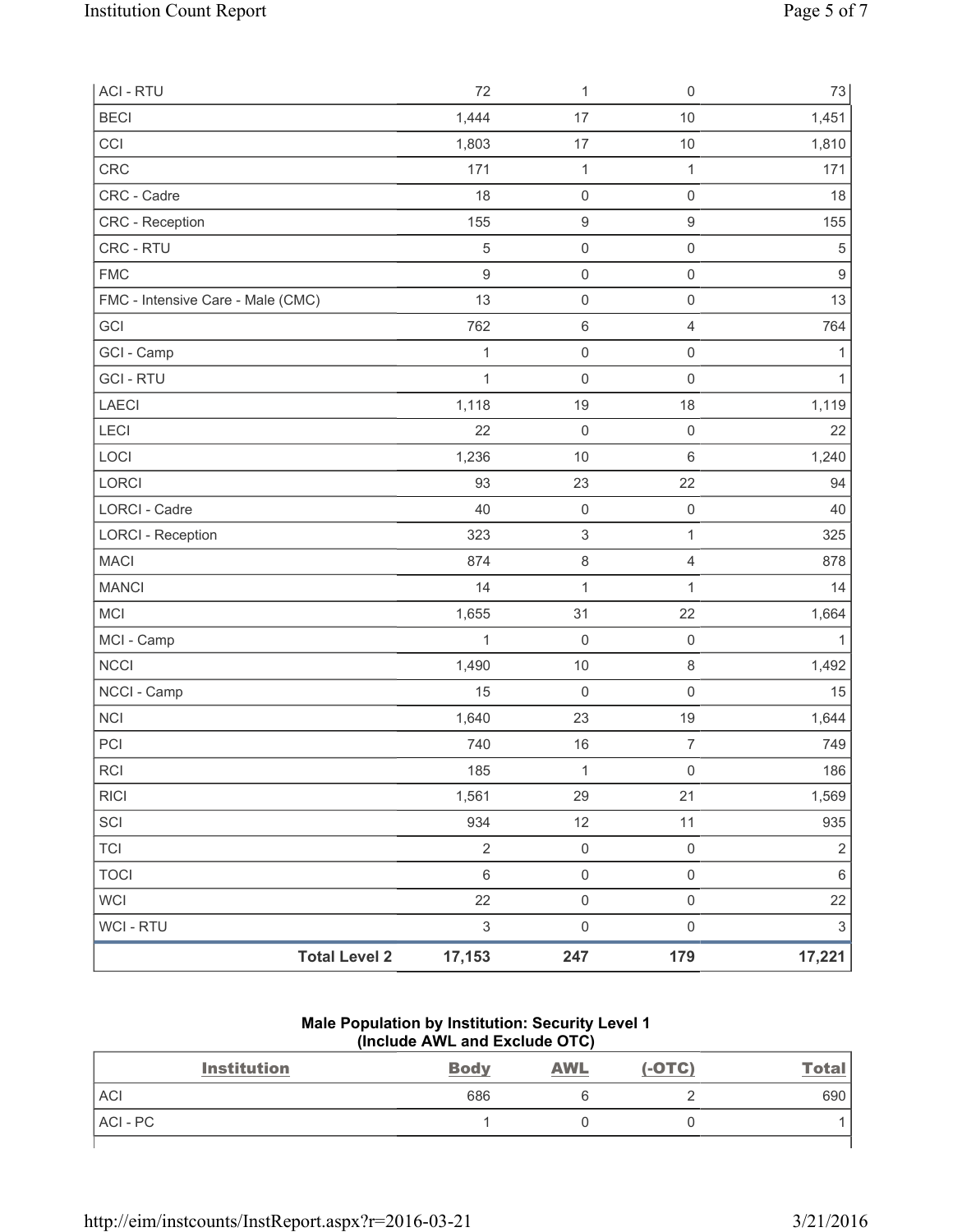| <b>ACI - RTU</b>                  |                      | 40             | $\mathsf{O}\xspace$ | $\mathsf 0$         | 40                        |
|-----------------------------------|----------------------|----------------|---------------------|---------------------|---------------------------|
| <b>BECI</b>                       |                      | 755            | 14                  | $\,6$               | 763                       |
| <b>BECI</b> - Camp                |                      | 493            | $\mathsf{O}\xspace$ | $\mathsf{O}\xspace$ | 493                       |
| CCI                               |                      | 803            | $\mathbf 5$         | 3                   | 805                       |
| CRC                               |                      | 76             | 4                   | 4                   | 76                        |
| <b>CRC</b> - Reception            |                      | 58             | 3                   | 2                   | 59                        |
| CRC - RTU                         |                      | $\mathsf 3$    | $\mathsf{O}\xspace$ | $\mathsf{O}\xspace$ | $\ensuremath{\mathsf{3}}$ |
| <b>FMC</b>                        |                      | 485            | $\mathbf 2$         | $\mathsf{O}\xspace$ | 487                       |
| FMC - Intensive Care - Male (CMC) |                      | 24             | $\mathsf{O}\xspace$ | $\mathsf{O}\xspace$ | 24                        |
| GCI                               |                      | 451            | 10                  | 8                   | 453                       |
| GCI - Camp                        |                      | 764            | $\sqrt{2}$          | 1                   | 765                       |
| <b>GCI-RTU</b>                    |                      | 1              | $\mathsf 0$         | $\mathsf{O}\xspace$ | 1                         |
| LAECI                             |                      | 661            | $\,8\,$             | $\overline{7}$      | 662                       |
| LECI                              |                      | $\overline{4}$ | $\mathsf{O}\xspace$ | $\mathsf{O}\xspace$ | $\overline{4}$            |
| LECI - Camp                       |                      | 192            | $\mathsf{O}\xspace$ | 0                   | 192                       |
| LOCI                              |                      | 1,057          | 3                   | 1                   | 1,059                     |
| <b>LORCI</b>                      |                      | 41             | 11                  | 11                  | 41                        |
| <b>LORCI - Cadre</b>              |                      | 1              | $\mathsf{O}\xspace$ | $\mathbf 0$         | 1                         |
| <b>LORCI - Reception</b>          |                      | 122            | $\mathsf{O}\xspace$ | $\mathbf 0$         | 122                       |
| MACI - Minimum                    |                      | 1,306          | 17                  | 12                  | 1,311                     |
| <b>MANCI</b>                      |                      | 14             | $\overline{7}$      | 5                   | 16                        |
| MANCI - Camp                      |                      | 418            | $\mathsf 0$         | $\mathsf{O}\xspace$ | 418                       |
| <b>MCI</b>                        |                      | 549            | $\overline{7}$      | $\overline{4}$      | 552                       |
| MCI - Camp                        |                      | 369            | $\mathsf{O}\xspace$ | $\mathsf{O}\xspace$ | 369                       |
| <b>NCCI</b>                       |                      | 792            | 13                  | 8                   | 797                       |
| NCCI - Camp                       |                      | 430            | $\mathbf 0$         | 0                   | 430                       |
| <b>NCI</b>                        |                      | 831            | 11                  | 9                   | 833                       |
| <b>OSP</b>                        |                      | 5              | $\mathsf{O}\xspace$ | $\mathsf{O}\xspace$ | $\sqrt{5}$                |
| OSP - Camp                        |                      | 12             | $\mathbf 0$         | $\mathsf{O}\xspace$ | 12                        |
| PCI                               |                      | 1,329          | 30                  | 13                  | 1,346                     |
| <b>RICI</b>                       |                      | 1,032          | 15                  | $\,6\,$             | 1,041                     |
| SCI                               |                      | 1,131          | $\,8\,$             | 3                   | 1,136                     |
| <b>TCI</b>                        |                      | 48             | $\overline{4}$      | $\overline{4}$      | 48                        |
| TCI - Camp                        |                      | 439            | $\overline{2}$      | $\overline{2}$      | 439                       |
| <b>TOCI</b>                       |                      | 31             | $\mathbf{1}$        | $\mathsf{O}\xspace$ | 32                        |
|                                   | <b>Total Level 1</b> | 15,454         | 183                 | 111                 | 15,526                    |

| High Offender ID's             |         |
|--------------------------------|---------|
| Correctional Reception Center: | A723910 |